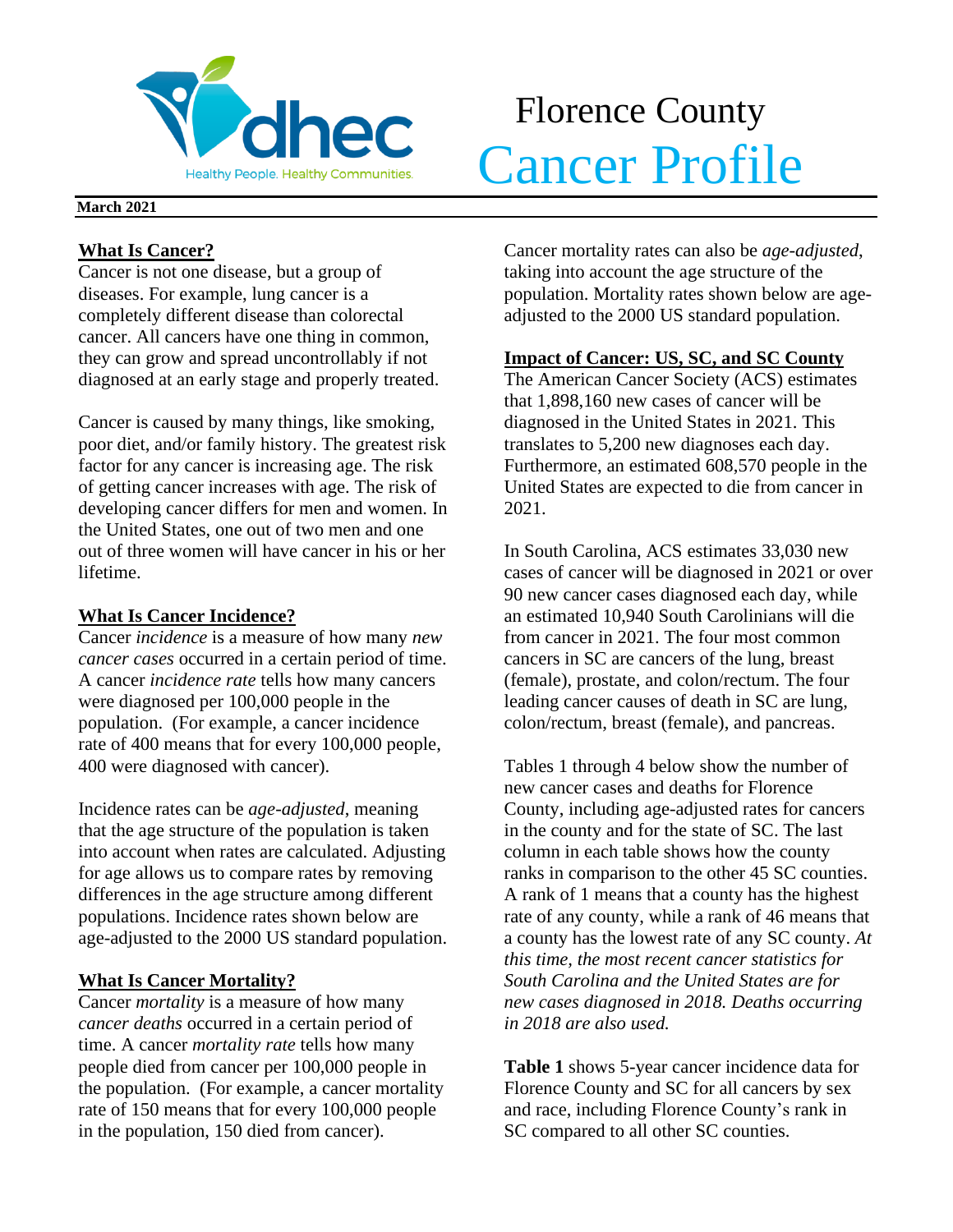| Table 1. Cancer Incidence by Sex and Race, |
|--------------------------------------------|
| 2014-2018, Florence County and South       |
| Carolina*                                  |

|        | SС     | <b>Florence County</b> |           |           |
|--------|--------|------------------------|-----------|-----------|
|        | 5-year | 5-year                 | new       | <b>SC</b> |
|        | rate   | rate                   | $cases^*$ | rank      |
| all    | 450    | 460                    | 780       | 16        |
| male   | 503    | 550                    | 408       | 10        |
| female | 411    | 398                    | 372       | 30        |
| white  | 452    | 455                    | 478       | 24        |
| black  | 441    | 470                    | 295       | 11        |

\***Counts are annual averages based on 5 years of data.** 5-year rates are per 100,000 age-adjusted to the 2000 US standard population. Statistics do not include *in situ* cancers, except for bladder. Source: SC Central Cancer Registry. ~ Statistic could not be calculated (small counts).

**Table 2** shows 5-year cancer mortality data for Florence County and SC for all cancers by sex and race, including Florence County's rank in SC compared to all other SC counties.

Table 2. Cancer Mortality by Sex and Race, 2014- 2018, Florence County and South Carolina\*

|        | SС     | <b>Florence County</b> |         |           |
|--------|--------|------------------------|---------|-----------|
|        | 5-year | 5-year                 | lives   | <b>SC</b> |
|        | rate   | rate                   | $lost*$ | rank      |
| all    | 165    | 165                    | 276     | 32        |
| male   | 203    | 213                    | 148     | 27        |
| female | 137    | 134                    | 127     | 35        |
| white  | 160    | 163                    | 173     | 30        |
| black  | 185    | 168                    | 101     | 39        |

\***Counts are annual averages based on 5 years of data.** 5-year rates are per 100,000 age-adjusted to the 2000 US standard population. Sources: SC Central Cancer Registry and SC Vital Records. ~ Statistic could not be calculated (small counts).

**Table 3** shows 5-year cancer incidence data for Florence County and SC for selected cancers, including Florence County's rank in SC compared to all other SC counties.

| Table 3. Cancer Incidence for Selected Cancers, |
|-------------------------------------------------|
| 2014-2018, Florence County and South Carolina*  |

|          | SC     | <b>Florence County</b> |          |      |  |
|----------|--------|------------------------|----------|------|--|
| cancer   | 5-year | 5-year                 | new      | SС   |  |
|          | rate   | rate                   | $cases*$ | rank |  |
| breast   |        |                        |          |      |  |
| (female) | 130    | 134                    | 125      | 14   |  |
| prostate | 113    | 136                    | 108      | 6    |  |
| (male)   |        |                        |          |      |  |
| $l$ ung/ |        |                        |          |      |  |
| bronchus | 63     | 66                     | 117      | 24   |  |
| colon/   |        |                        |          |      |  |
| rectum   | 38     | 41                     | 70       | 21   |  |
| pancreas | 14     | 14                     | 24       | 23   |  |

\***Counts are annual averages based on 5 years of data.** 5-year rates are per 100,000 age-adjusted to the 2000 US standard population. Statistics do not include *in situ* cancers, except for bladder. Source: SC Central Cancer Registry. ~ Statistic could not be calculated (small counts).

**Table 4** shows 5-year cancer mortality data for Florence County and SC for selected cancers, including Florence County's rank in SC compared to all other SC counties.

| Table 4. Cancer Mortality for Selected Cancers, |
|-------------------------------------------------|
| 2014-2018, Florence County and South Carolina*  |

|                 | <b>SC</b> | <b>Florence County</b> |         |      |
|-----------------|-----------|------------------------|---------|------|
|                 | 5-year    | 5-year                 | lives   | SС   |
| cancer          | rate      | rate                   | $lost*$ | rank |
| breast          |           |                        |         |      |
| (female)        | 22        | 27                     | 24      | 7    |
| prostate        |           |                        |         |      |
| (male)          | 22        | 19                     | 12      | 31   |
| $l$ ung/        |           |                        |         |      |
| bronchus        | 43        | 43                     | 73      | 32   |
| $\text{colon}/$ |           |                        |         |      |
| rectum          | 14        | 14                     | 24      | 30   |
| pancreas        |           |                        | 18      | 33   |

\***Counts are annual averages based on 5 years of data.** 5-year rates are per 100,000 age-adjusted to the 2000 US standard population. Sources: SC Central Cancer Registry and SC Vital Records. ~ Statistic could not be calculated (small counts).

**Table 5** shows the percentage of cancers diagnosed in early and late stages of disease in Florence County and SC. Cancers diagnosed in late stages lessen the potential for successful treatment and raise the risk of premature loss of life.